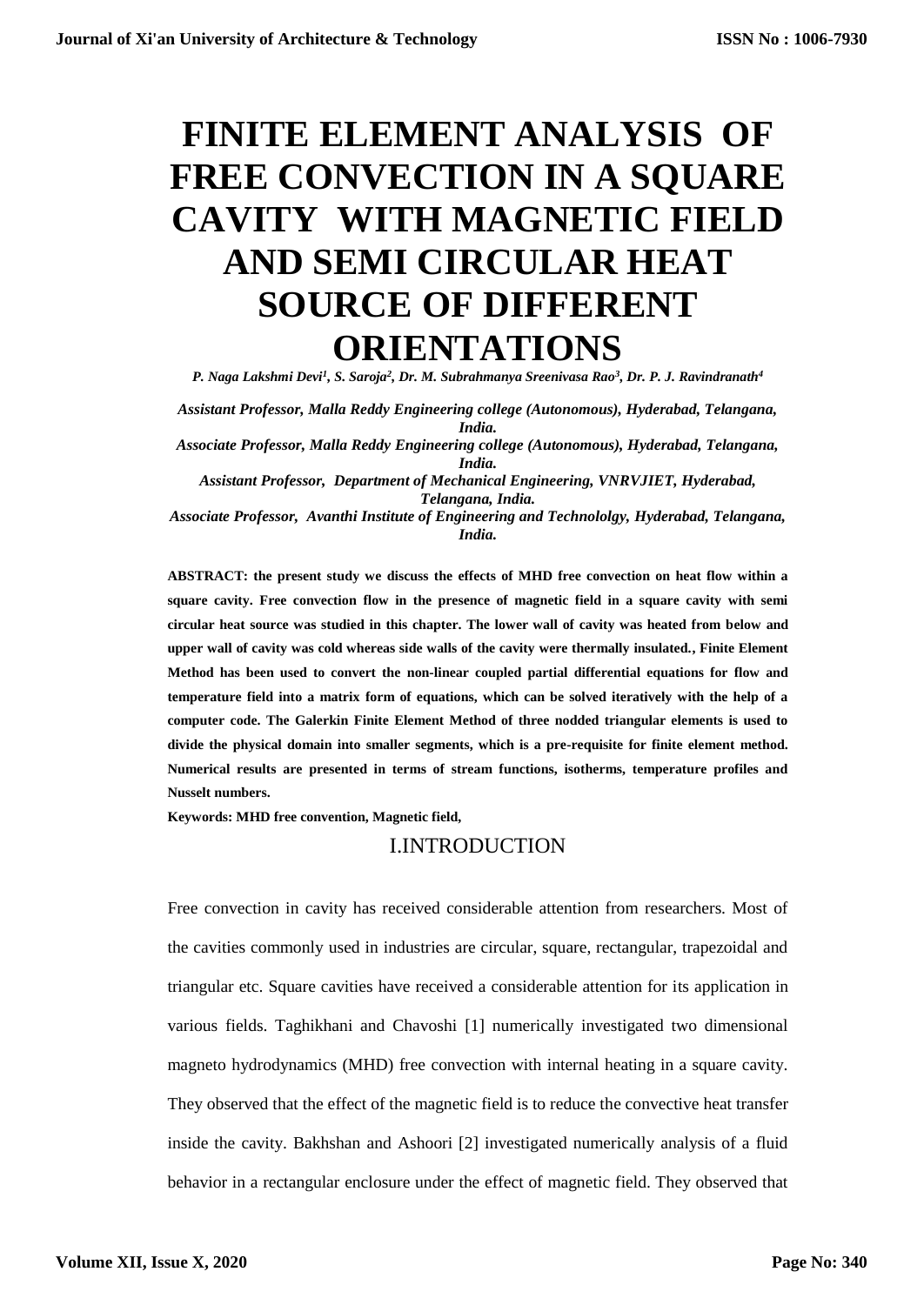Nusselt number rises with increasing Grashof and Prandtl numbers and decreasing Hartmann and orientation of magnetic field. Öztop and Al-Salem [3] numerically investigated effects of joule heating on MHD natural convection in non-isothermally heated enclosure. They observed that positive stream functions are decreased with increasing of Hartmann number and thermal boundary layer becomes larger. Parvin and Nasrin [4] investigated numerically analysis of the flow and heat transfer characteristics for MHD free convection in an enclosure with a heated obstacle. They found that buoyancy-induced vortex in the streamlines is increased and thermal layer near the heated surface becomes thick with increasing Rayleigh number. Natural convection in a square cavity localized heating from below was investigated by Santosh et al. [5]. They observed that heat transfer increases when the heater source is placed towards the cold wall. In the light of the above literatures,



**Fig.1: Schematic diagram of the physical system.**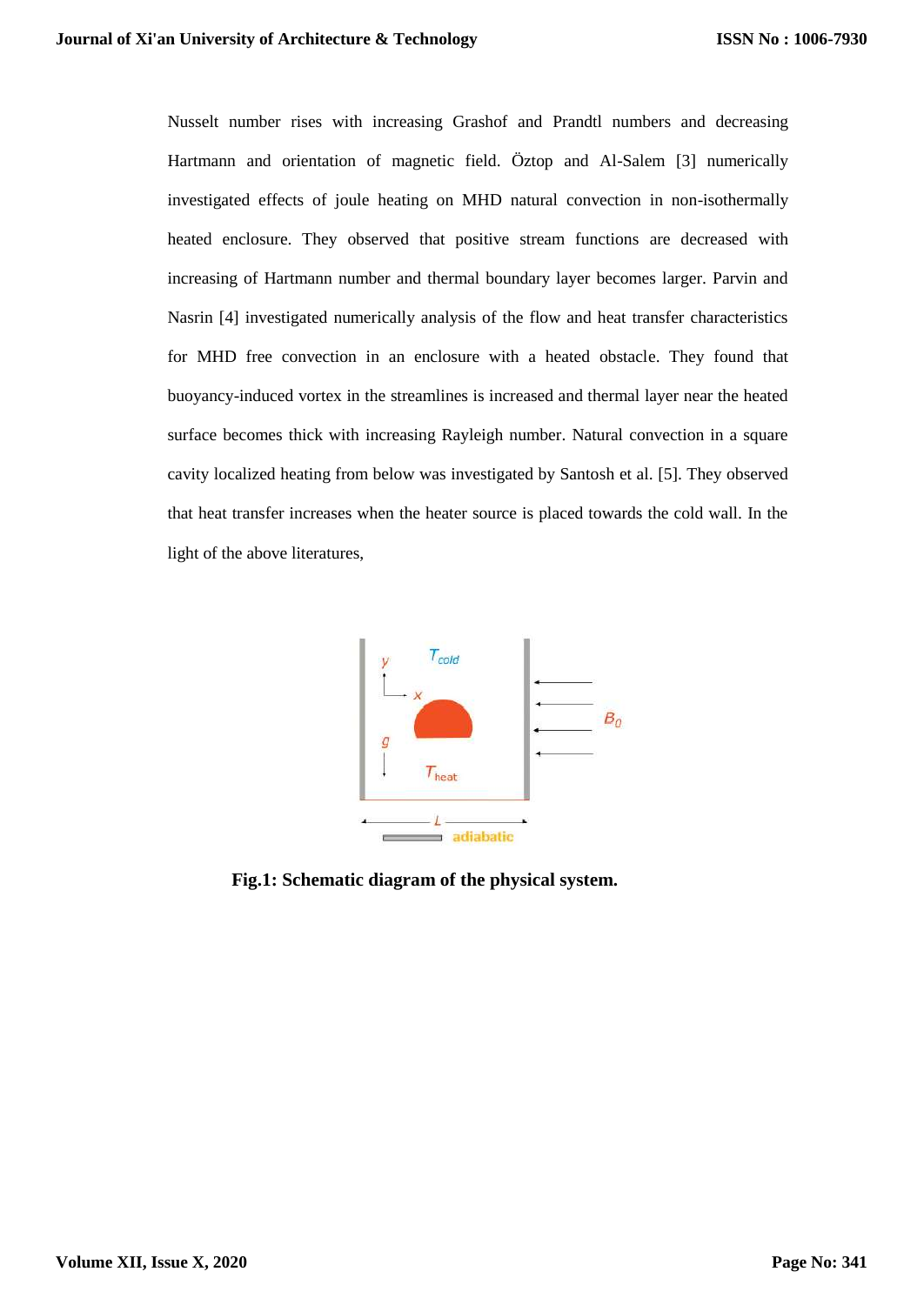## II.MATHEMATICAL FORMULATION:

A schematic diagram of the system considered in present study is shown in Fig. 1. The system consists of a square cavity with sides of length L and a semi-circular solid block is located at the centre of the enclosure. The left and right walls are considered to be adiabatic. The top wall is kept at a constant temperature Tc .The bottom wall and semicircular obstacle are assumed to be uniform temperature be Th. Here Tc is less than Th. The uniform magnetic field B0 is also applied to the fluid in the direction parallel to y. Based on the model, two dimensional, laminar, incompressible steady equations are written by considering a uniform applied magnetic field. The gravitational force (g) acts in the vertically downward direction. We assumed that Boussinesq approximation is valid and radiation mode of the heat transfer and Joule heating are neglected. Thus, using the coordinate system shown in Fig. 1, the governing equations can be written in dimensional form

$$
\frac{\partial u}{\partial x} + \frac{\partial v}{\partial y} = 0 \tag{3.1}
$$

$$
\rho \left( u \frac{\partial v}{\partial x} + v \frac{\partial v}{\partial y} \right) = -\frac{1}{\rho} \frac{\partial p}{\partial y} + \mathcal{G} \left( \frac{\partial^2 v}{\partial x^2} + \frac{\partial^2 v}{\partial y^2} \right) + g \beta (T - T_c) - B_0^2 v \tag{3.2}
$$

$$
u\frac{\partial T}{\partial x} + v\frac{\partial T}{\partial y} = \alpha \left(\frac{\partial^2 T}{\partial x^2} + \frac{\partial^2 T}{\partial y^2}\right)
$$
(3.3)

with boundary conditions

 $u(x, 0) = u(x, L) = u(0, y) = u(L, y) = 0,$ 

$$
v(x, 0) = v(x, L) = v(0, L) = v(L, y) = 0,
$$

$$
T(x, 0) = Th,
$$

$$
\frac{\partial T}{\partial y}(x,L)=0, \quad T(0,y)=T_h-(T_h-T_c)\frac{y}{L},
$$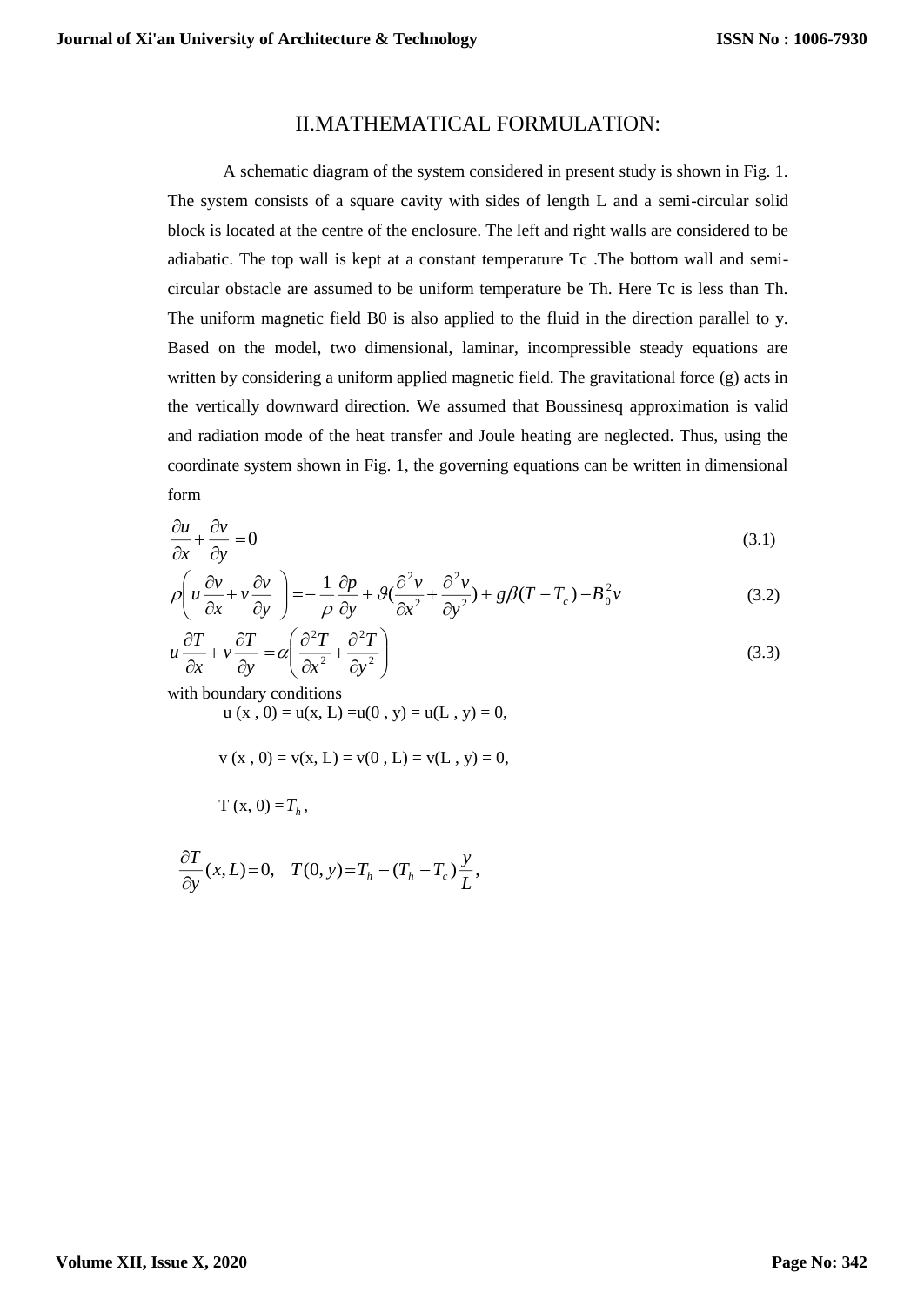The Continuity equation (3.1) can be satisfied automatically by introducing the stream function  $\psi$  as

$$
u = \frac{\partial \psi}{\partial y} \tag{3.4a}
$$

$$
v = -\frac{\partial \psi}{\partial x} \tag{3.4b}
$$

where x and y are the distances measured along the horizontal and vertical directions respectively u and v are the velocity components in the x and y directions respectively T denotes the temperature  $\vartheta$  and  $\alpha$  are kinematic viscosity and thermal diffusivity respectively P is the pressure and  $\rho$  is the density T<sub>h</sub> and T<sub>c</sub> are the temperatures at hot bottom wall and cold vertical wall respectively L is the side of the square cavity.

Using the following non dimensional variables,

$$
X = \frac{x}{L}
$$

Height 
$$
Y = \frac{y}{L}
$$

Velocity components 
$$
\begin{cases} U = \frac{uL}{\alpha} \\ V = \frac{vL}{\alpha} \end{cases}
$$

$$
\text{Stream function} \qquad \qquad \overline{\psi} = \frac{\psi}{\alpha}
$$

Pressure

$$
P = \frac{pL^2}{\rho \alpha^2}
$$

Prandtl Number 
$$
Pr = \frac{V}{\alpha}
$$

$$
Ha^2 = \frac{B_0^2 L^3}{\mu}
$$
 Hartmann Number

**Volume XII, Issue X, 2020**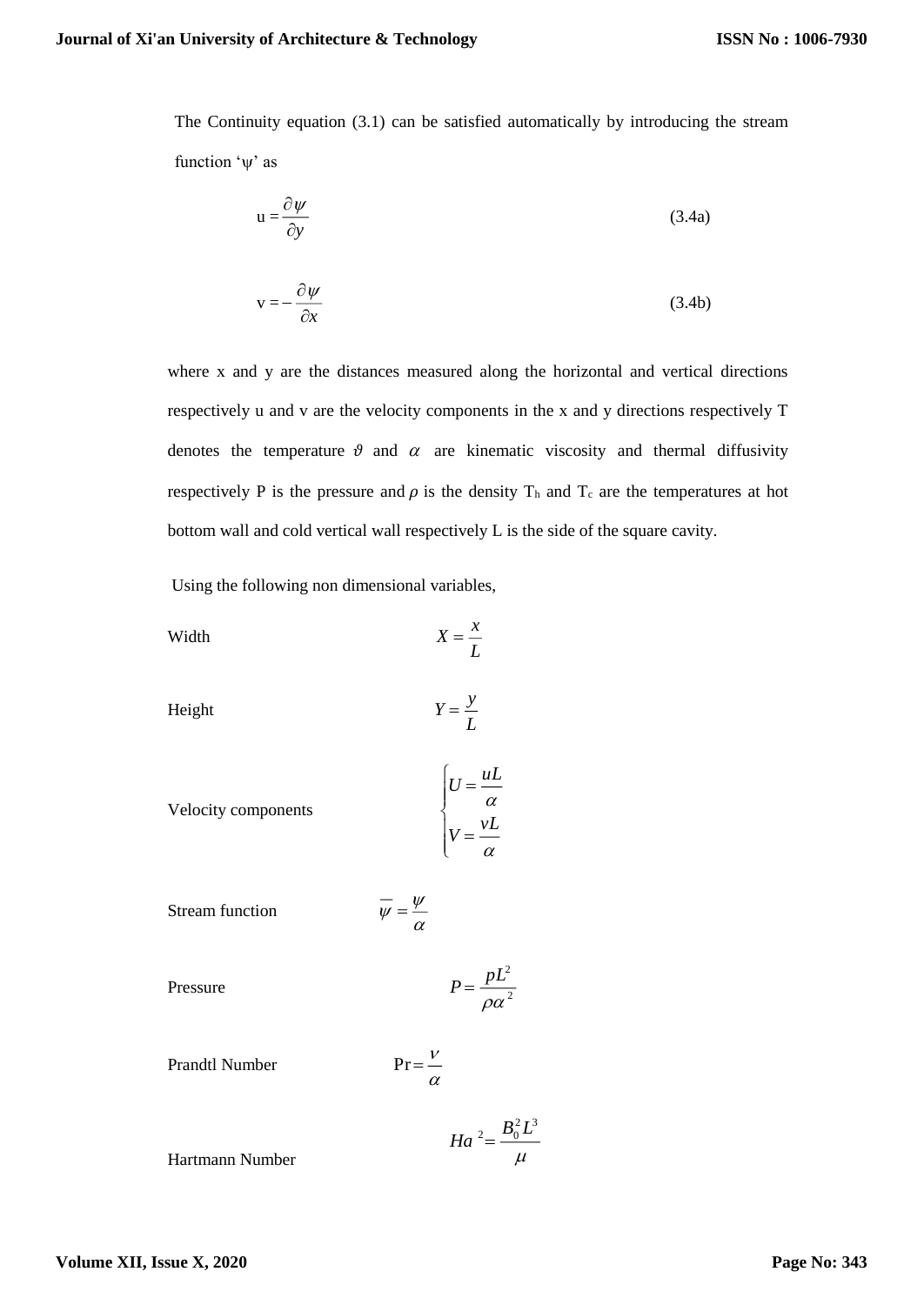Rayleigh number 
$$
Ra = \frac{g\beta (T_h - T_c)L^3 \text{ Pr}}{v^2}
$$

Temperature

$$
\theta = \frac{T - T_c}{T_h - T_c}
$$

The governing equations  $(3.1)-(3.3)$  reduce to non-dimensional form as

$$
\frac{\partial U}{\partial X} + \frac{\partial V}{\partial Y} = 0 \tag{3.5}
$$

$$
U\frac{\partial V}{\partial X} + V\frac{\partial V}{\partial Y} = -\frac{\partial P}{\partial Y} + \Pr\left(\frac{\partial^2 V}{\partial X^2} + \frac{\partial^2 V}{\partial Y^2}\right) + Ra \Pr \theta - Ha^2 \Pr V
$$
 (3.6)

$$
U\frac{\partial\theta}{\partial X} + V\frac{\partial\theta}{\partial Y} = \left(\frac{\partial^2\theta}{\partial X^2} + \frac{\partial^2\theta}{\partial Y^2}\right)
$$
(3.7)

with the non dimensionless boundary conditions are

 $U(X, 0) = U(X, 1) = U(0, Y) = U(1, Y) = 0,$  $V(X, 0) = V(X, 1) = V(0, Y) = V(1, Y) = 0,$  $\partial \theta$ 

$$
\theta
$$
 (X, 0) =1,  $\frac{\partial}{\partial Y}(X,1)=0$ ,

where X and Y are dimensionless coordinates varying along horizontal and vertical directions respectively U and V are dimensionless velocity components in the X and Y directions respectively  $\theta$  is the dimensionless temperature P is the dimensionless pressure Ra and Pr are Rayleigh Prandtl numbers respectively.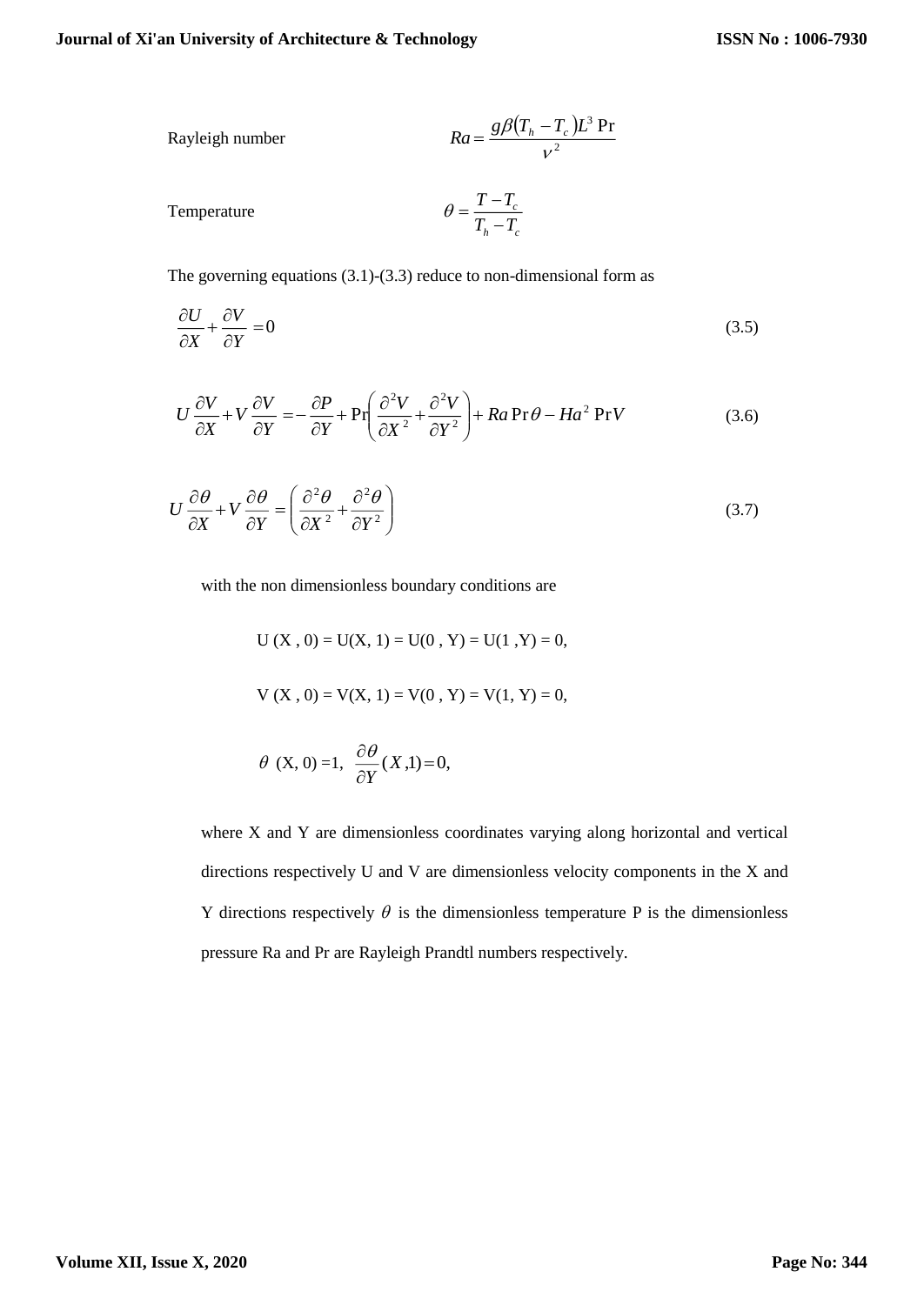### III.SOLUTION OF PROBLEM

Thus far we have derived the partial differential equations, which describe the heat and fluid flow behavior in the vicinity of porous medium. The development of governing equations is one part but the second and important part is to solve these equations in order to predict the various parameters of interest in the porous medium. There are various numerical methods available to achieve the solution of these equations, but the most popular numerical methods are Finite difference method, Finite volume method and the Finite element method. The selection of these numerical methods is an important decision, which is influenced by variety of factors amongst which the geometry of domain plays a vital role. Other factors include the ease with which these partial differential equations can be transformed into simple forms, the computational time required and the flexibility in development of computer code to solve these equations.In the present study, we have predominantly used Finite Element Method (FEM). The following sections enlighten the Finite element method and present its application to solve the above-mentioned equations.

The Finite Element Method is a deservingly popular method amongst scientific community. This method was originally developed to study the mechanical stresses in a complex airframe structure popularized by Zienkiewicz and Cheung (23) by applying it to continuum mechanics. Since then the application of Finite Element Method has been exploited to solve the numerous problems in various engineering disciplines. The great thing about finite element method is its ease with which it can be generalized to myriad engineering problems comprised of different materials.

Another admirable feature of the Finite Element Method (FEM) is that it can be applied wide range of geometries having irregular boundaries, which is highly difficult to achieve with other contemporary methods. FEM can be said to have comprised of roughly 5 steps to solve any particular problem. The steps can be summarized as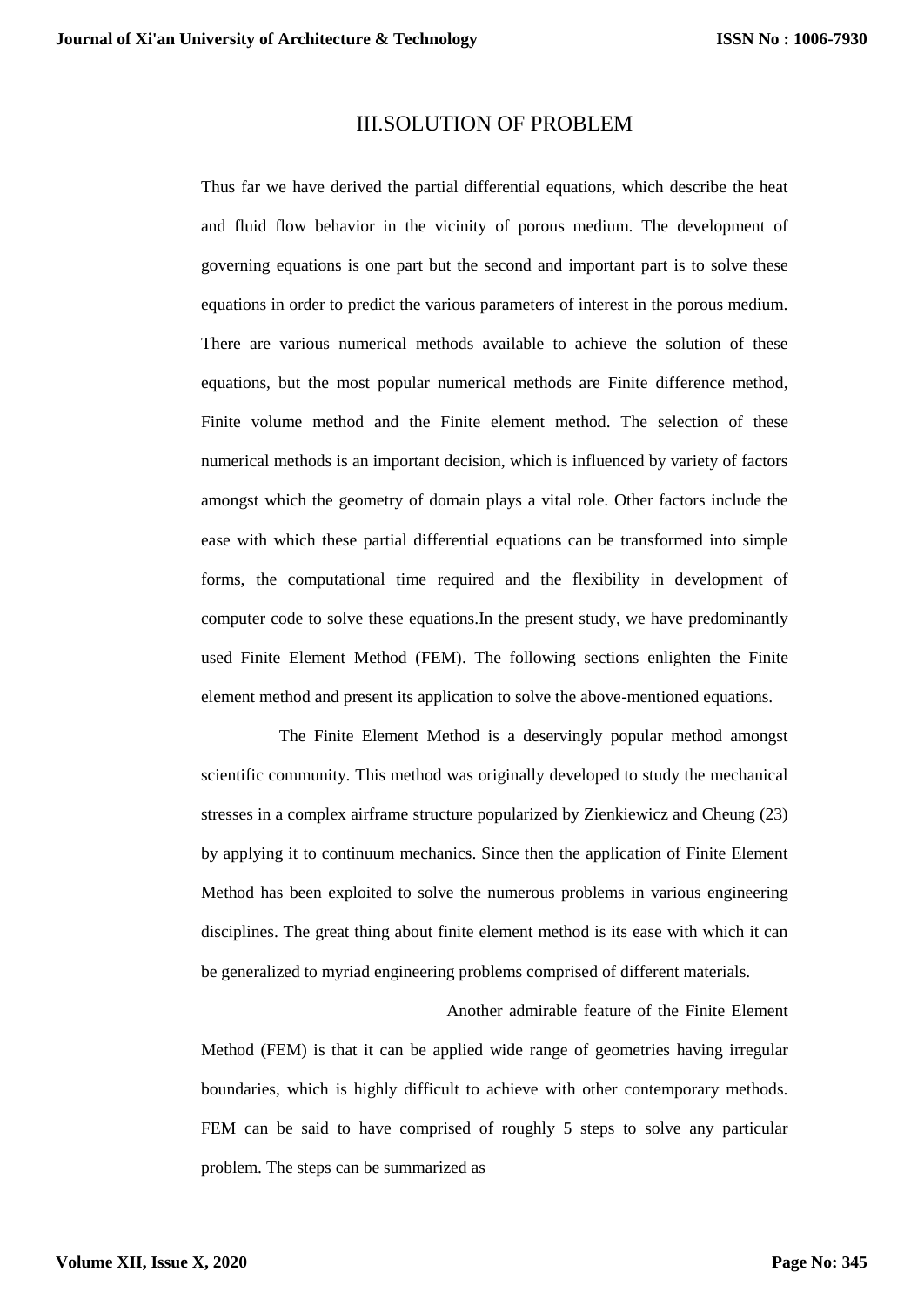- **Descritizing the domain:** This step involves the division of whole physical domain into smaller segments known as elements, and then identifying the nodes, coordinates of each node and ensuring proper connectivity between the nodes.
- **Specifying the equation:** In this step, the governing equation is specified and an equation is written in terms of nodal values
- **Development of Global matrix:** The equations are arranged in a global matrix which takes into account the whole domain
- **Solution:** The equations are solved to get the desired variable at each table in the domain
- **Evaluate the quantities of interest:** After solving the equations a set of values is obtained for each node, which can be further processed to get the quantities of interest.

There are varieties of elements available in FEM, which are distinguished by the presence of number of nodes. The present study is carried out by using a simple 3 noded triangular element as shown in fig. 2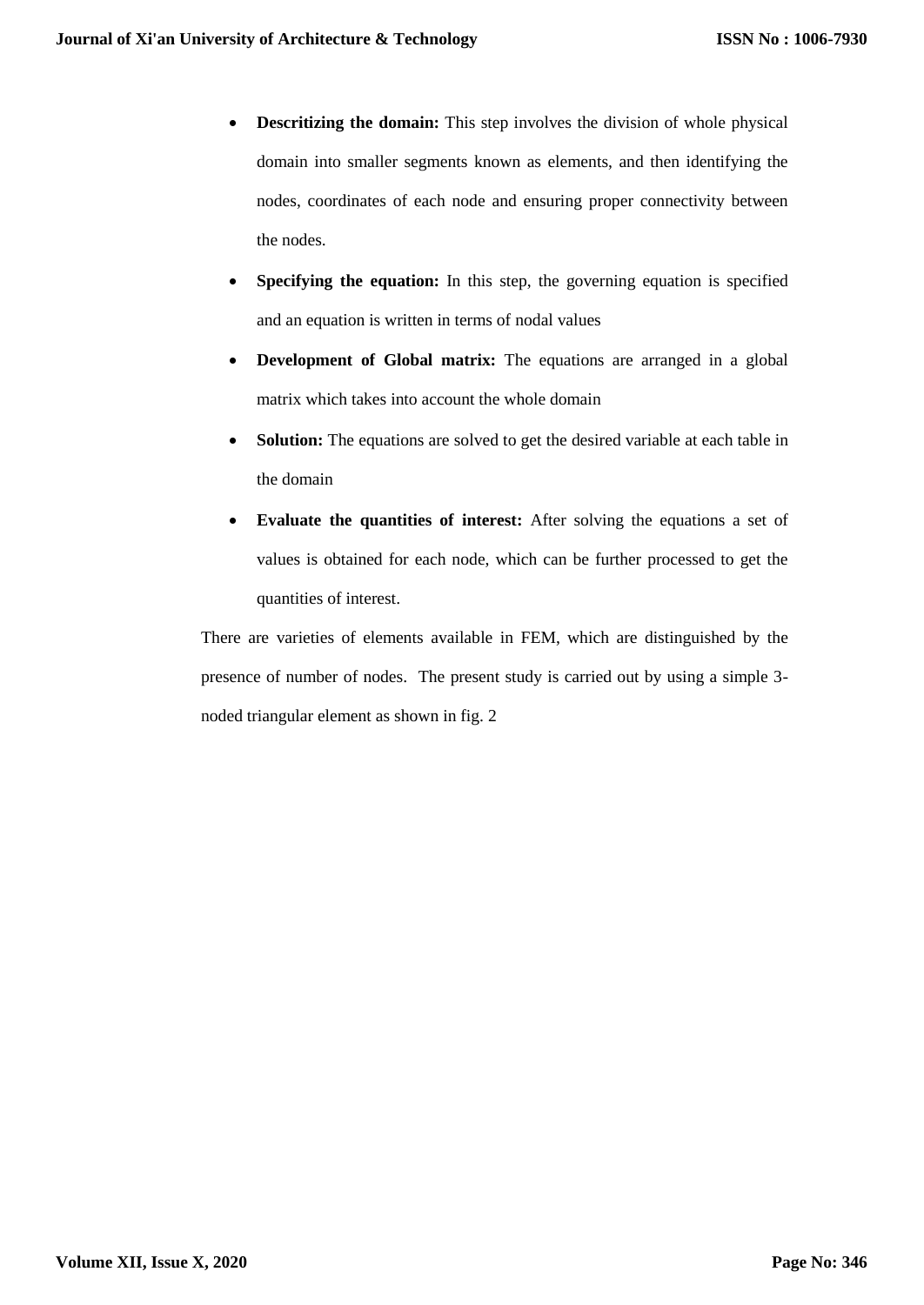

Fig.2: Typical triangular element

Let us consider that the variable to be determined in the triangular area is  $\theta$ '. The polynomial function for ' $\theta$ ' can be expressed as:

$$
\theta = \alpha_1 + \alpha_2 x + \alpha_3 y \tag{1}
$$

The variable  $\theta$  has the value  $\theta_i$ ,  $\theta_j$  and  $\theta_k$  at the nodal position i, j, and k of the element. The x and y coordinates at these points are  $x_i$ ,  $x_j$ ,  $x_k$  and  $y_i$ ,  $y_j$  and  $y_k$ respectively. Substitution of these nodal values in the equation (1) helps in determining the constants  $\alpha_1$ ,  $\alpha_2$ ,  $\alpha_3$  which are:

$$
\alpha_1 = \frac{1}{2} A \left[ (x_j y_k - x_k y_j) \theta_i + (x_k y_i - x_i y_k) \theta_j + (x_i y_j - x_j y_i) \theta_k \right] \qquad (2)
$$

$$
\alpha_2 = \frac{1}{2} A \left[ (y_j - y_k) \theta_i + (y_k - y_i) \theta_j + (y_i - y_j) \theta_k \right]
$$
 (3)

$$
\alpha_3 = \frac{1}{2} \left[ (x_k - x_j) \theta_i + (x_i - x_k) \theta_j + (x_j - x_i) \theta_k \right]
$$
 (4)

where A is area of the triangle given as

$$
2A = \begin{vmatrix} 1 & x_i & y_i \\ 1 & x_j & y_j \\ 1 & x_k & y_k \end{vmatrix}
$$
 (5)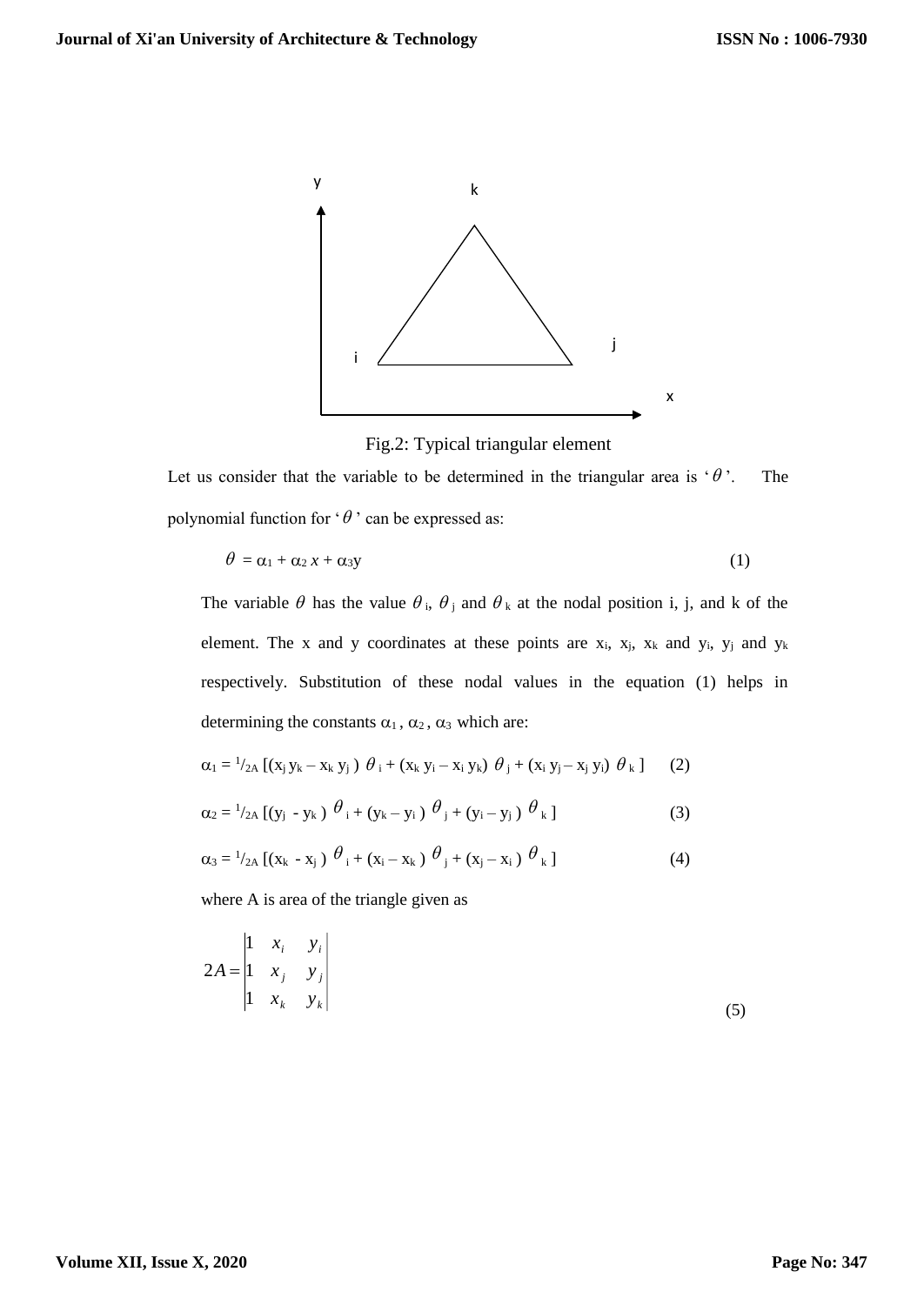Substitution of  $\alpha_1$ ,  $\alpha_2$ ,  $\alpha_3$  in the equation (1) and mathematical arrangement of the

terms results into

$$
\theta = N_i \theta_i + N_j \theta_j + N_k \theta_k \tag{6}
$$

In equation (6),  $N_i$ ,  $N_j$  and  $N_k$  are the shape function given by

$$
N_m = \frac{a_m + b_m x + c_m y}{2A}, \quad m = i, j, k \tag{7}
$$

The constants can be expressed in terms of coordinates as

$$
a_i = x_j y_k - x_k y_j
$$
  
\n
$$
b_i = y_j - y_k
$$
  
\n
$$
c_i = x_k - x_j
$$
  
\n
$$
a_j = x_k y_i - x_i y_k
$$
  
\n
$$
b_j = y_k - y_i
$$
  
\n
$$
c_j = x_i - x_k
$$
  
\n
$$
a_k = x_i y_j - x_j y_i
$$
  
\n
$$
b_k = y_i - y_j
$$
  
\n(8c)  
\n
$$
c_k = x_j - x_i
$$

The triangular element can be subdivided into three triangles with a point in the center of original triangle as shown in fig.3.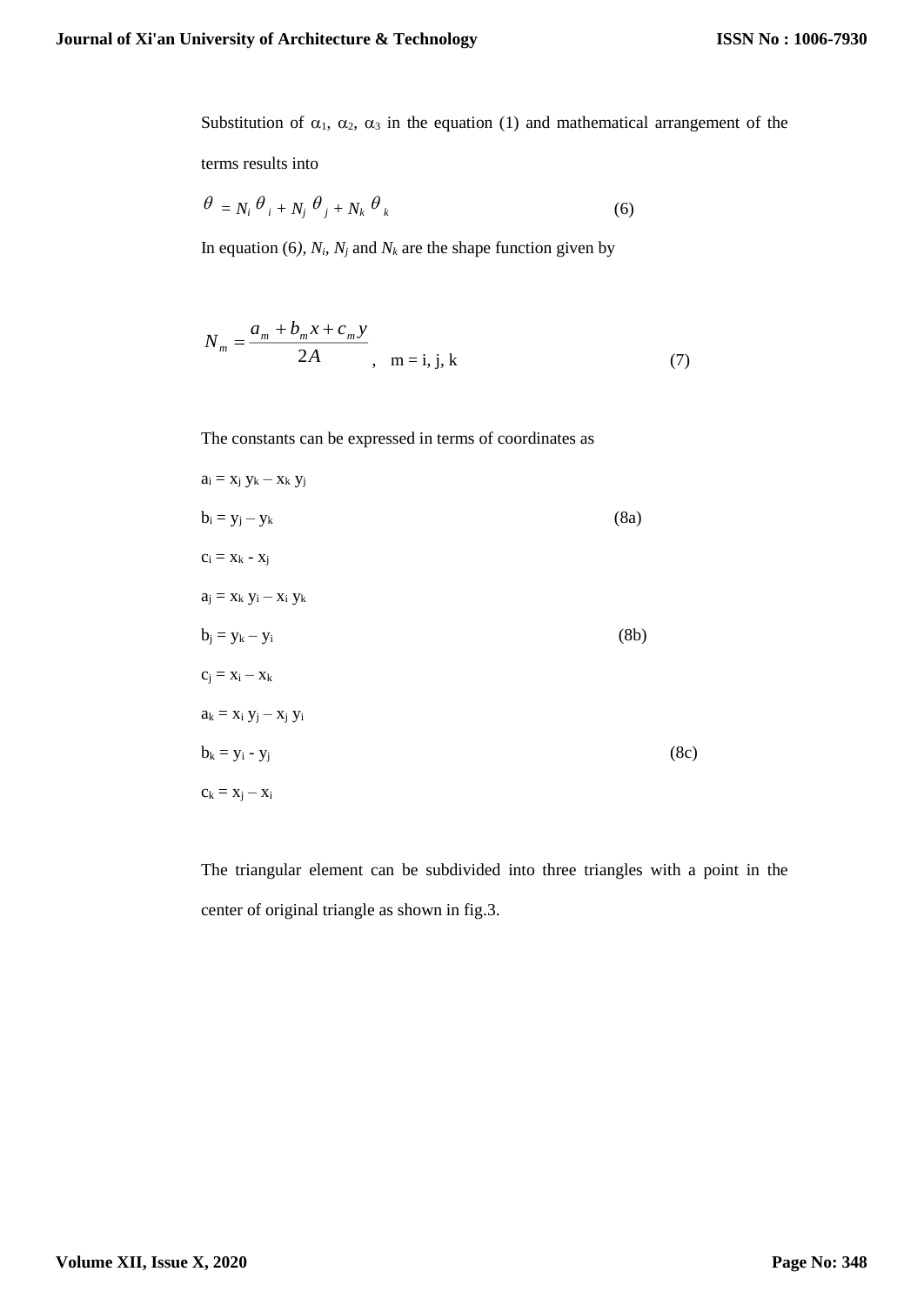

Fig.3: showing the sub triangular areas

Defining the new area ratios as

$$
L_1 = \frac{area\ \ pij}{area\ ijk} \tag{9a}
$$

$$
L_2 = \frac{area\ \ pjk}{area\ ijk} \tag{9b}
$$

$$
L_3 = \frac{area\ pki}{area\ ijk} \tag{9c}
$$

It can be shown that

$$
L_l = N_l \tag{10a}
$$

$$
L_2 = N_2 \tag{10b}
$$

$$
L_3 = N_3 \tag{10c}
$$

Good insight into the FEM is given in Segerlind [24], Galerkin method is employed to convert the partial differential equations into matrix form for an element. The steps invented are as given below. Please note that the nodal terms *i, j & k* are replaced by 1,2 & 3 respectively in subsequent discussions for simplicity.

The momentum and energy balance equations are solved using the Galerkin finite element method. Continuity equation will be used as a constraint due to mass conservation and this constraint may be used to obtain the pressure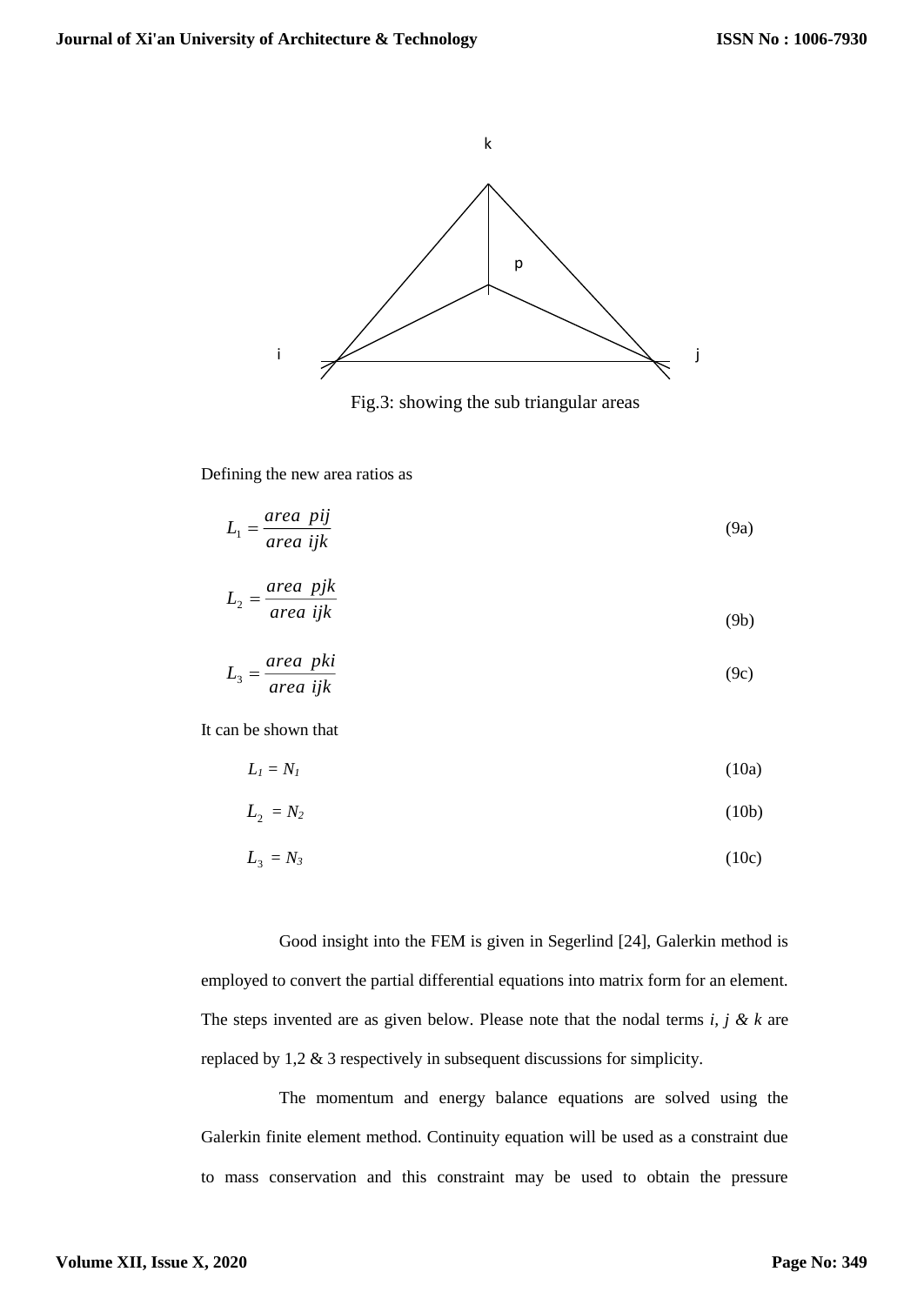distribution. In order to solve equations, we use the finite element method where the pressure P is eliminated by a penalty parameter  $\gamma$  and the incompressibility criteria

given by equation (3.5) which results in

$$
P = -\gamma \left( \frac{\partial U}{\partial X} + \frac{\partial V}{\partial Y} \right)
$$

(3.8)

The continuity equation (3.5) is automatically satisfied for large values of  $\gamma$ .

Using equation (3.8) and introducing stream function, the momentum equation (3.6) reduce to

$$
\left[\frac{\partial \overline{\psi}}{\partial Y} \frac{\partial^2 \overline{\psi}}{\partial X \partial Y} - \frac{\partial \overline{\psi}}{\partial X} \frac{\partial^2 \overline{\psi}}{\partial Y^2}\right] = \gamma \left(\frac{\partial^2 \overline{\psi}}{\partial Y^2} \frac{\partial \overline{\psi}}{\partial X} + \frac{\partial^2 \overline{\psi}}{\partial Y^2}\right) + \Pr\left[\frac{\partial^2 \overline{\psi}}{\partial X^2} + \frac{\partial^2 \overline{\psi}}{\partial Y^2}\right] - Ra \Pr \theta + Ha^2 \Pr \frac{\partial \overline{\psi}}{\partial Y}
$$

(3.10)

Application of Galerkin method to equation (3.10) yields:

$$
\{R^e\} = -\int_A N^T \left\{ \left[ \frac{\partial \overline{\psi}}{\partial Y} \frac{\partial^2 \overline{\psi}}{\partial X \partial Y} - \frac{\partial \overline{\psi}}{\partial X} \frac{\partial^2 \overline{\psi}}{\partial Y^2} \right] - \gamma \left( \frac{\partial^2 \overline{\psi}}{\partial Y^2} \frac{\partial \overline{\psi}}{\partial X} + \frac{\partial^2 \overline{\psi}}{\partial Y^2} \right) \right\} dX dY
$$
\n
$$
- \Pr \left[ \frac{\partial^2 \overline{\psi}}{\partial X^2} + \frac{\partial^2 \overline{\psi}}{\partial Y^2} \right] + Ra \Pr \theta - H a^2 \Pr \frac{\partial \overline{\psi}}{\partial Y}
$$
\n(3.11)

where  $R^e$  is the residue.

Considering the terms individually

$$
\int_{A} [N]^T \frac{\partial \overline{\psi}}{\partial Y} \frac{\partial^2 \overline{\psi}}{\partial X \partial Y} dA = \frac{1}{4A} \begin{cases} c_1 \overline{\psi}_1 + c_2 \overline{\psi}_2 + c_3 \overline{\psi}_3 \\ c_1 \overline{\psi}_1 + c_2 \overline{\psi}_2 + c_3 \overline{\psi}_3 \\ c_1 \overline{\psi}_1 + c_2 \overline{\psi}_2 + c_3 \overline{\psi}_3 \end{cases} [b_1, b_2, b_3]
$$
(3.12)

$$
\int_{A} [N^{T}] \frac{\partial \overline{\psi}}{\partial X} \frac{\partial^{2} \overline{\psi}}{\partial Y^{2}} dA = \frac{1}{12A} \begin{bmatrix} b_{1} \overline{\psi}_{1} + b_{2} \overline{\psi}_{2} + b_{3} \overline{\psi}_{3} \\ b_{1} \overline{\psi}_{1} + b_{2} \overline{\psi}_{2} + b_{3} \overline{\psi}_{3} \\ b_{1} \overline{\psi}_{1} + b_{2} \overline{\psi}_{2} + b_{3} \overline{\psi}_{3} \end{bmatrix} [c_{1}, c_{2}, c_{3}]
$$
\n(3.13)

#### **Volume XII, Issue X, 2020**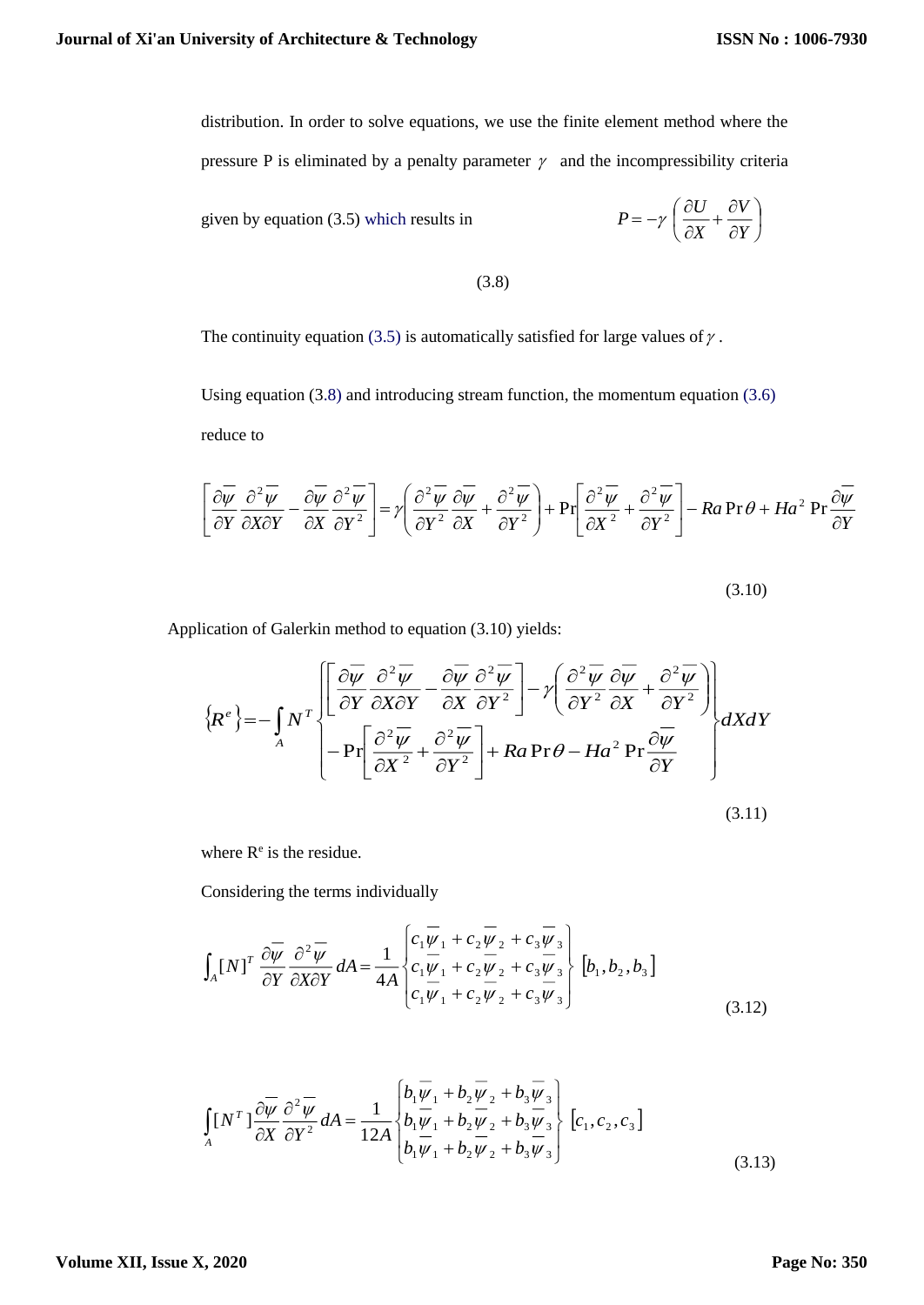$$
\int_{A} [N^T] \gamma \frac{\partial^2 \overline{\psi}}{\partial Y^2} \frac{\partial \overline{\psi}}{\partial X} dA = \frac{\gamma}{12A} \begin{cases} b_1 \overline{\psi}_1 + b_2 \overline{\psi}_2 + b_3 \overline{\psi}_3 \\ b_1 \overline{\psi}_1 + b_2 \overline{\psi}_2 + b_3 \overline{\psi}_3 \\ b_1 \overline{\psi}_1 + b_2 \overline{\psi}_2 + b_3 \overline{\psi}_3 \end{cases} [c_1, c_2, c_3]
$$
(3.14)

$$
\int_{A} [N^{T}] \gamma \frac{\partial^{2} \overline{\psi}}{\partial Y^{2}} dA = -\frac{\gamma}{4A} \begin{bmatrix} b_{1}^{2} & b_{1}b_{2} & b_{1}b_{3} \\ b_{1}b_{2} & b_{2}^{2} & b_{2}b_{3} \\ b_{1}b_{3} & b_{2}b_{3} & b_{3}^{2} \end{bmatrix} \begin{bmatrix} \theta_{1} \\ \theta_{2} \\ \theta_{3} \end{bmatrix}
$$
(3.15)

$$
\int_{A} [N^{T}] Pr \frac{\partial^{2} \overline{\psi}}{\partial X^{2}} dA = -\frac{Pr}{4A} \begin{bmatrix} c_{1}^{2} & c_{1}c_{2} & c_{1}c_{3} \\ c_{1}c_{2} & c_{2}^{2} & c_{2}c_{3} \\ c_{1}c_{3} & c_{2}c_{3} & c_{3}^{2} \end{bmatrix} \begin{bmatrix} \theta_{1} \\ \theta_{2} \\ \theta_{3} \end{bmatrix}
$$

$$
\int_{A} [N^{T}] Pr \frac{\partial^{2} \overline{\psi}}{\partial Y^{2}} dA = -\frac{Pr}{4A} \begin{bmatrix} b_{1}^{2} & b_{1}b_{2} & b_{1}b_{3} \\ b_{1}b_{2} & b_{2}^{2} & b_{2}b_{3} \\ b_{1}b_{3} & b_{2}b_{3} & b_{3}^{2} \end{bmatrix} \begin{bmatrix} \theta_{1} \\ \theta_{2} \\ \theta_{3} \end{bmatrix}
$$
(3.16)

$$
\int_{A} [N]^T R a P \theta dA = \frac{RaP}{12A} \begin{bmatrix} \theta_1 \\ \theta_2 \\ \theta_3 \end{bmatrix}
$$
\n(3.17)

$$
\int_{A} [N^{T}] Ha^{2} \Pr \frac{\partial \overline{\psi}}{\partial Y} dA = \frac{Ha^{2} \Pr}{4A} \begin{bmatrix} b_{1}^{2} & b_{1}b_{2} & b_{1}b_{3} \\ b_{1}b_{2} & b_{2}^{2} & b_{2}b_{3} \\ b_{1}b_{3} & b_{2}b_{3} & b_{3}^{2} \end{bmatrix} \begin{bmatrix} \theta_{1} \\ \theta_{2} \\ \theta_{3} \end{bmatrix}
$$
(3.17)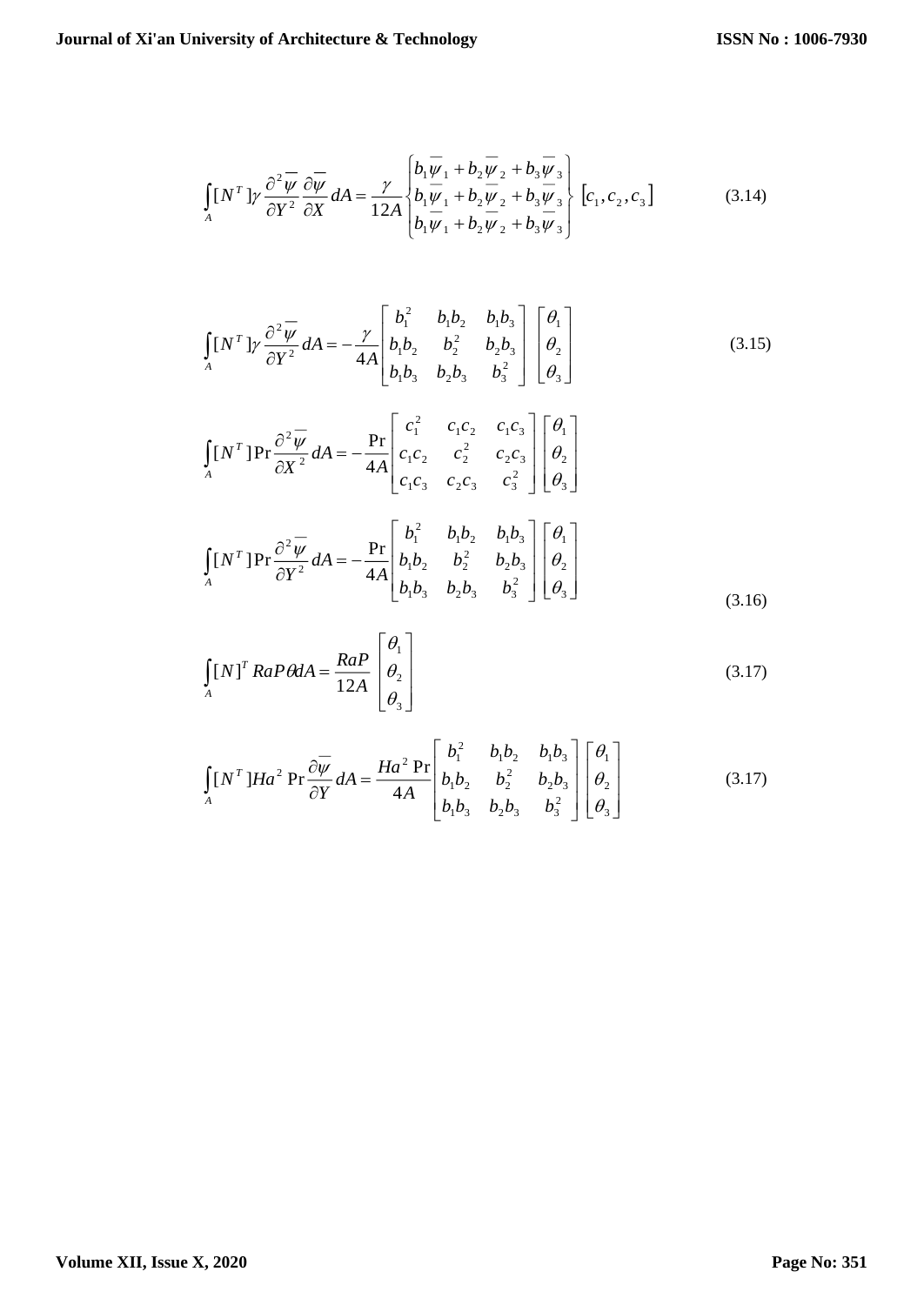Thus the whole equation (3.10) can be written in matrix form as

$$
\frac{1}{4A} \begin{bmatrix} c_1 \overline{\psi}_1 + c_2 \overline{\psi}_2 + c_3 \overline{\psi}_3 \\ c_1 \overline{\psi}_1 + c_2 \overline{\psi}_2 + c_3 \overline{\psi}_3 \\ c_1 \overline{\psi}_1 + c_2 \overline{\psi}_2 + c_3 \overline{\psi}_3 \end{bmatrix} \begin{bmatrix} b_1, b_2, b_3 \end{bmatrix} - \frac{1}{12A} \begin{bmatrix} b_1 \overline{\psi}_1 + b_2 \overline{\psi}_2 + b_3 \overline{\psi}_3 \\ b_1 \overline{\psi}_1 + b_2 \overline{\psi}_2 + b_3 \overline{\psi}_3 \\ b_1 \overline{\psi}_1 + b_2 \overline{\psi}_2 + b_3 \overline{\psi}_3 \end{bmatrix} \begin{bmatrix} c_1, c_2, c_3 \end{bmatrix}
$$
  
+ 
$$
\frac{\gamma}{12A} \begin{bmatrix} b_1 \overline{\psi}_1 + b_2 \overline{\psi}_2 + b_3 \overline{\psi}_3 \\ b_1 \overline{\psi}_1 + b_2 \overline{\psi}_2 + b_3 \overline{\psi}_3 \\ b_1 \overline{\psi}_1 + b_2 \overline{\psi}_2 + b_3 \overline{\psi}_3 \end{bmatrix} \begin{bmatrix} c_1, c_2, c_3 \end{bmatrix} + \frac{\gamma}{4A} \begin{bmatrix} b_1^2 & b_1b_2 & b_1b_3 \\ b_1b_2 & b_2^2 & b_2b_3 \\ b_1b_3 & b_2b_3 & b_3^2 \end{bmatrix} \begin{bmatrix} \theta_1 \\ \theta_2 \\ \theta_3 \end{bmatrix}
$$
  
- 
$$
\frac{\text{Pr}}{4A} \begin{bmatrix} c_1^2 & c_1c_2 & c_1c_3 \\ c_1c_2 & c_2^2 & c_2c_3 \\ c_1c_3 & c_2c_3 & c_3^2 \end{bmatrix} \begin{bmatrix} \theta_1 \\ \theta_2 \\ \theta_3 \end{bmatrix} + - \frac{\text{Pr}}{4A} \begin{bmatrix} b_1^2 & b_1b_2 & b_1b_3 \\ b_1b_2 & b_2^2 & b_2b_3 \\ b_1b_3 & b_2b_3 & b_3^2 \end{bmatrix} \begin{bmatrix} \theta_1 \\ \theta_2 \\ \theta
$$

(3.18)

Introducing stream function, the energy equation (3.7) reduces as

$$
\frac{\partial \overline{\psi}}{\partial Y} \frac{\partial \theta}{\partial X} + \frac{\partial \overline{\psi}}{\partial X} \frac{\partial \theta}{\partial Y} = \left( \frac{\partial^2 \theta}{\partial X^2} + \frac{\partial^2 \theta}{\partial Y^2} \right)
$$
(3.19)

FEM of Energy Equation is

$$
\left\{R^e\right\} = -\int_A [N]^T \left(\frac{\partial \overline{\psi}}{\partial Y} \frac{\partial \theta}{\partial X} + \frac{\partial \overline{\psi}}{\partial X} \frac{\partial \theta}{\partial Y} - \frac{\partial^2 \theta}{\partial X^2} - \frac{\partial^2 \theta}{\partial Y^2}\right) dA\tag{3.20}
$$

Considering the terms individually

$$
\int_A [N]^T \frac{\partial \overline{\psi}}{\partial Y} \frac{\partial \overline{\theta}}{\partial X} dA = \frac{1}{12A} \begin{bmatrix} c_1 \overline{\psi}_1 + c_2 \overline{\psi}_2 + c_3 \overline{\psi}_3 \\ c_1 \overline{\psi}_1 + c_2 \overline{\psi}_2 + c_3 \overline{\psi}_3 \\ c_1 \overline{\psi}_1 + c_2 \overline{\psi}_2 + c_3 \overline{\psi}_3 \end{bmatrix} \begin{bmatrix} \theta_1 \\ \theta_2 \\ \theta_3 \end{bmatrix}
$$
(3.21)

$$
\int_{A} \left[N^{T}\right] \frac{\partial \overline{\psi}}{\partial X} \frac{\partial \theta}{\partial Y} dA = \frac{1}{12A} \begin{bmatrix} b_{1} \overline{\psi}_{1} + b_{2} \overline{\psi}_{2} + b_{3} \overline{\psi}_{3} \\ b_{1} \overline{\psi}_{1} + b_{2} \overline{\psi}_{2} + b_{3} \overline{\psi}_{3} \\ b_{1} \overline{\psi}_{1} + b_{2} \overline{\psi}_{2} + b_{3} \overline{\psi}_{3} \end{bmatrix} \begin{bmatrix} \theta_{1} \\ \theta_{2} \\ \theta_{3} \end{bmatrix}
$$
(3.22)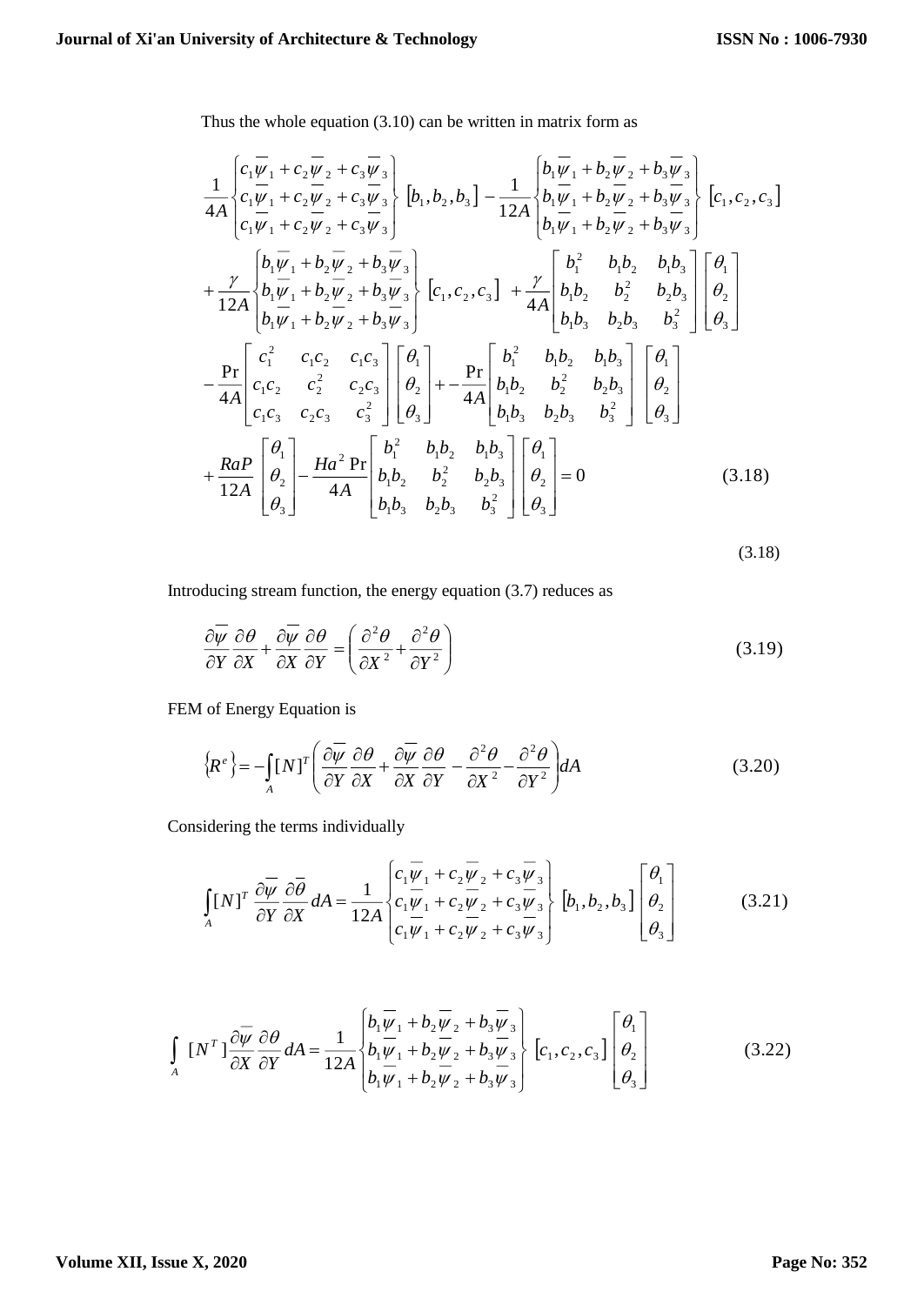$$
\int_{A} [N^{T}] \frac{\partial^{2} \theta}{\partial X^{2}} dA = -\frac{1}{4A} \begin{bmatrix} b_{1}^{2} & b_{1}b_{2} & b_{1}b_{3} \\ b_{1}b_{2} & b_{2}^{2} & b_{2}b_{3} \\ b_{1}b_{3} & b_{2}b_{3} & b_{3}^{2} \end{bmatrix} \begin{bmatrix} \theta_{1} \\ \theta_{2} \\ \theta_{3} \end{bmatrix}
$$
(3.23)

$$
\int_{A} [N^{T}] \frac{\partial^{2} \theta}{\partial Y^{2}} dA = -\frac{1}{4A} \begin{bmatrix} c_{1}^{2} & c_{1}c_{2} & c_{1}c_{3} \\ c_{1}c_{2} & c_{2}^{2} & c_{2}c_{3} \\ c_{1}c_{3} & c_{2}c_{3} & c_{3}^{2} \end{bmatrix} \begin{bmatrix} \theta_{1} \\ \theta_{2} \\ \theta_{3} \end{bmatrix}
$$
(3.24)

Thus the whole equation (3.19) can be written in matrix form as

$$
\frac{1}{12A} \begin{bmatrix} c_1 \overline{\psi}_1 + c_2 \overline{\psi}_2 + c_3 \overline{\psi}_3 \\ c_1 \overline{\psi}_1 + c_2 \overline{\psi}_2 + c_3 \overline{\psi}_3 \\ c_1 \overline{\psi}_1 + c_2 \overline{\psi}_2 + c_3 \overline{\psi}_3 \end{bmatrix} \begin{bmatrix} b_1, b_2, b_3 \end{bmatrix} \begin{bmatrix} \theta_1 \\ \theta_2 \\ \theta_3 \end{bmatrix} - \frac{1}{12A} \begin{bmatrix} b_1 \overline{\psi}_1 + b_2 \overline{\psi}_2 + b_3 \overline{\psi}_3 \\ b_1 \overline{\psi}_1 + b_2 \overline{\psi}_2 + b_3 \overline{\psi}_3 \\ b_1 \overline{\psi}_1 + b_2 \overline{\psi}_2 + b_3 \overline{\psi}_3 \end{bmatrix} \begin{bmatrix} c_1, c_2, c_3 \end{bmatrix} \begin{bmatrix} \theta_1 \\ \theta_2 \\ \theta_3 \end{bmatrix} - \frac{1}{4A} \begin{bmatrix} b_1^2 & b_1 b_2 & b_1 b_3 \\ b_1 b_2 & b_2^2 & b_2 b_3 \\ b_1 b_3 & b_2 b_3 & b_3^2 \end{bmatrix} \begin{bmatrix} \theta_1 \\ \theta_2 \\ \theta_3 \end{bmatrix} + \frac{1}{4A} \begin{bmatrix} c_1^2 & c_1 c_2 & c_1 c_3 \\ c_1 c_2 & c_2^2 & c_2 c_3 \\ c_1 c_3 & c_2 c_3 & c_3^2 \end{bmatrix} \begin{bmatrix} \theta_1 \\ \theta_2 \\ \theta_3 \end{bmatrix} = 0 \qquad (3.25)
$$

## IV. NUSSLET NUMBER

The average dimensionless Nusselt Number ( *Nu* ) can be evaluated using the formula

$$
\overline{Nu} = -\frac{\partial \theta}{\partial n} \tag{3.26}
$$

where n denotes the normal direction on a plane.

## V. RESULTS AND DISCUSSION

A numerical analysis has been performed in this work to investigate the effects of magnetic field in a square cavity with a semi circular heated obstacle of different orientation parameter (rot). The ranges rot and Ha for this investigation vary from  $0^0$  to 90<sup>0</sup> and 0 to 100 respectively whereas other parameters are fixed at Ra =  $10^4$  and Pr = 0.71. In this section the influence of the Hartmann number (Ha  $= 0$ , 50,100) on the flow and temperature fields for  $Ra=10^4$  and three values of the orientation parameter (rot= $0^0$ ,  $60^{\circ}, 90^{\circ}$ ) are presented. Fig.4 illustrates the streamlines and isotherms for rot= $0^{\circ}$ , where the buoyancy effects dominate the flow field in the cavity and the heat transfer is mainly due to natural convection. The results show that the buoyancy induced vortices in the cavity in the absence of the magnetic field ( $Ha = 0$ ). Four vortices are evident inside of the cavity for  $Ha = 0$ . When the Hartmann number increases, both of them are vanished due to the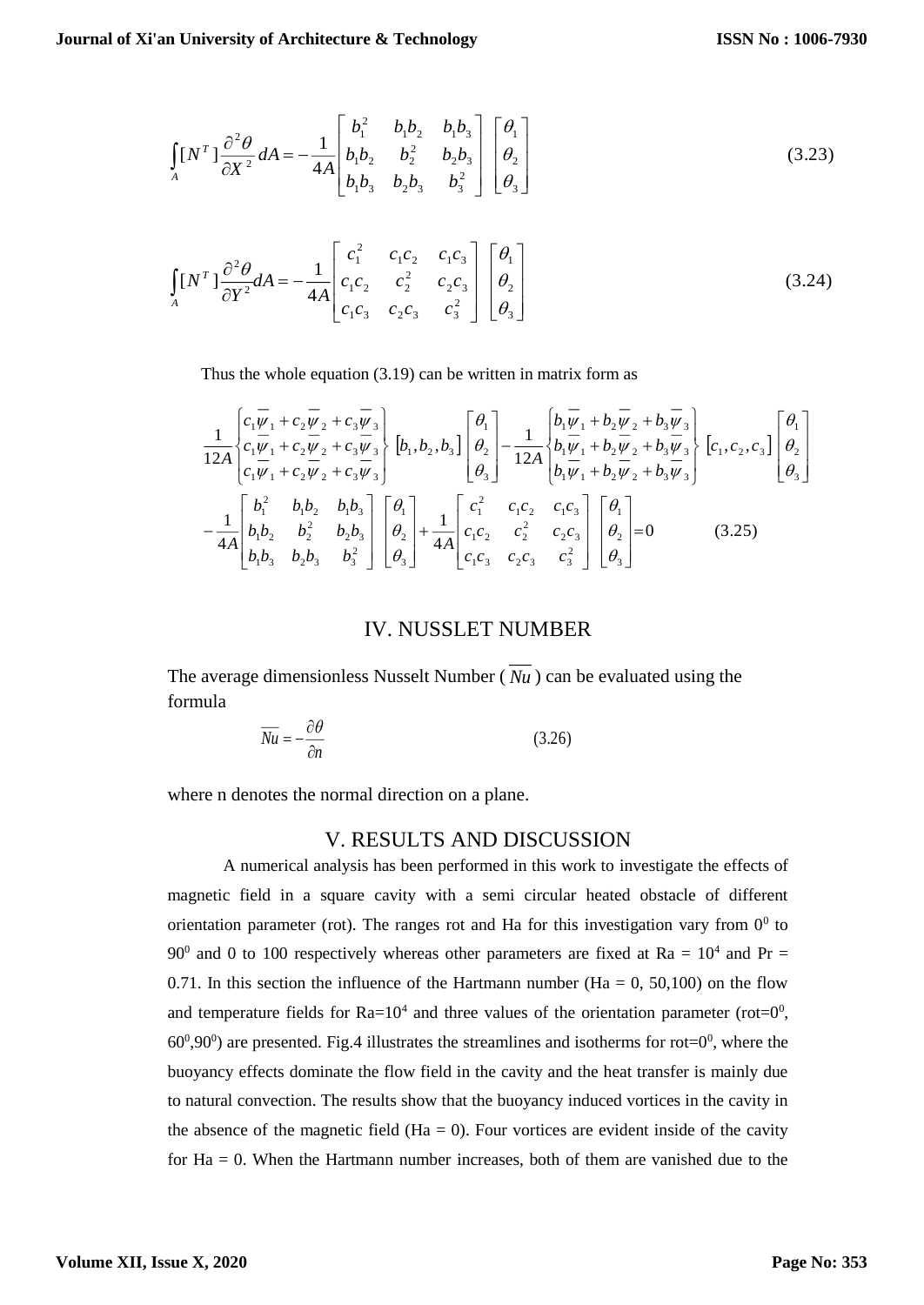effect of the magnetic field. The isotherms distribution is also affected by the effect of the magnetic field. Less bend of the isotherms lines is observed as the Hartmann number increases. Fig. 5 shows the streamlines and isotherms for rot=600. In the absence of the magnetic field, one vortex is appearing clearly right side of the heated body due to buoyancy force. As the Hartmann number increases size of the vortex larger and move to the top side and another vortex created on the left top corner. Bending of the isotherms lines are a lesser amount of with increasing Hartmann number. Fig. 6 shows the streamlines and isotherms for rot=900. In the absence of the magnetic field, elliptic size only one vortex is generated right side of the heated body due to buoyancy force. As the Hartmann number increases shape of the vortex seems to be almost circular and move to the top side and another vortex created on the left top corner. Effect of the magnetic field is also significant for isotherms lines. The average Nusselt number is plotted as a function of Hartmann number and Rayleigh number respectively as shown in Fig. 7 and Fig. 8 for five different orientation (rot =  $0^0$ , 15<sup>0</sup>, 30<sup>0</sup>, 45<sup>0</sup>, 90<sup>0</sup>) while Pr=0.71. The maximum heat transfer rate is obtained for the lowest Ha. This is because the magnetic field retards the flow.

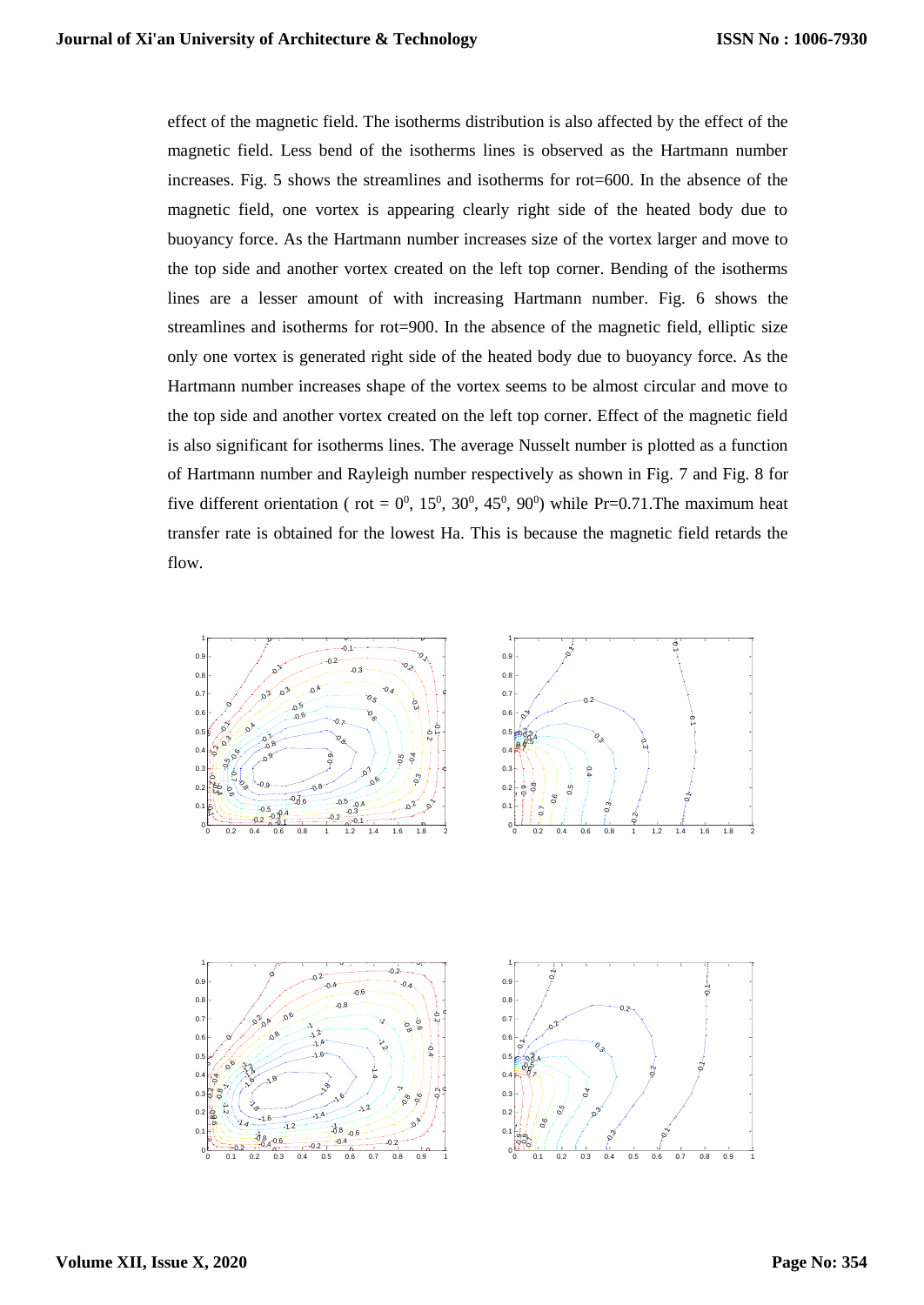

**Fig. 4: Clockwise and anti-clockwise flows are shown via negative and positive signs of**  stream functions (Left) and Isotherms (Right) for rotation  $0^0$  with Pr=0.71 and

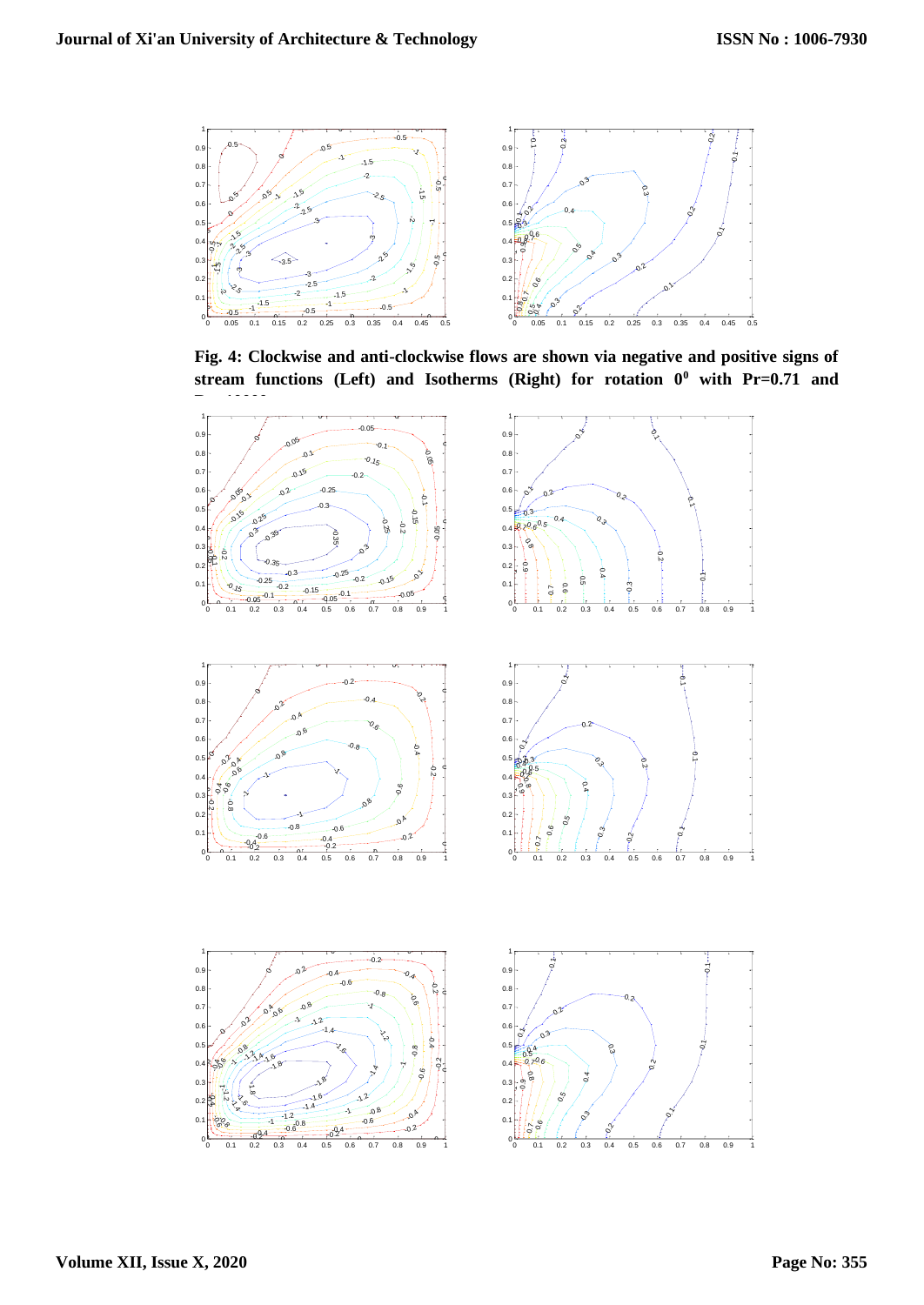

**Fig.5: Clockwise and anti-clockwise flows are shown via negative and positive signs of stream functions (Left) and Isotherms (Right) for rotation 60<sup>0</sup> with Pr=0.71 and Ra=10000.**

**Fig.6:Clockwise and anti-clockwise flows are shown via negative and positive signs of stream functions (Left) and Isotherms (Right) for rotation 90<sup>0</sup> with Pr=0.71 and Ra=10000.**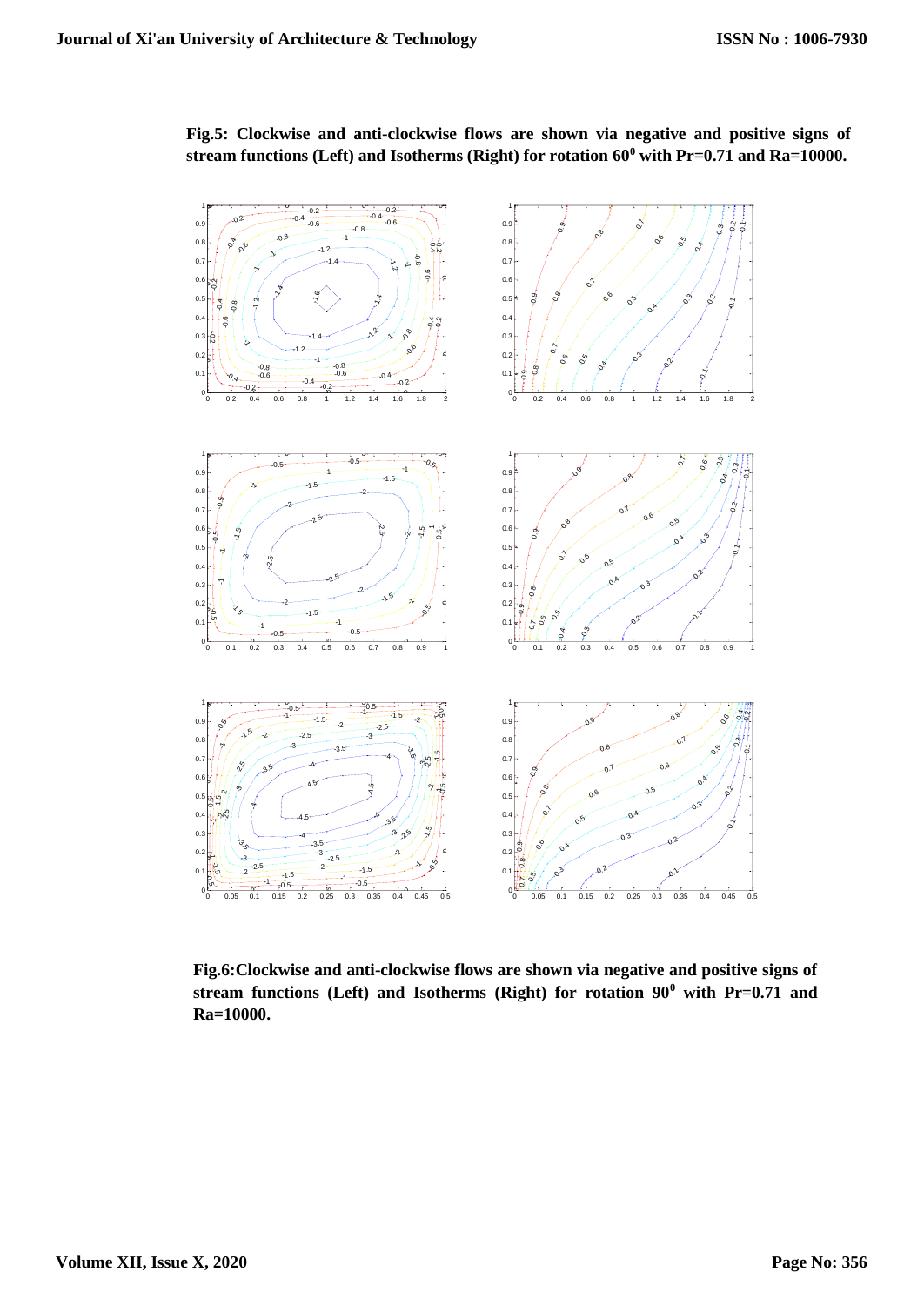

Fig. 7: Effect of Ha and rot on  $\overline{\overline{Nu}}$  while Pr=0.71 and Ra= 10<sup>4</sup>



Fig.8: Effect of Ra and rot on  $\overline{Nu}$  while Pr=0.71 and Ha= 0